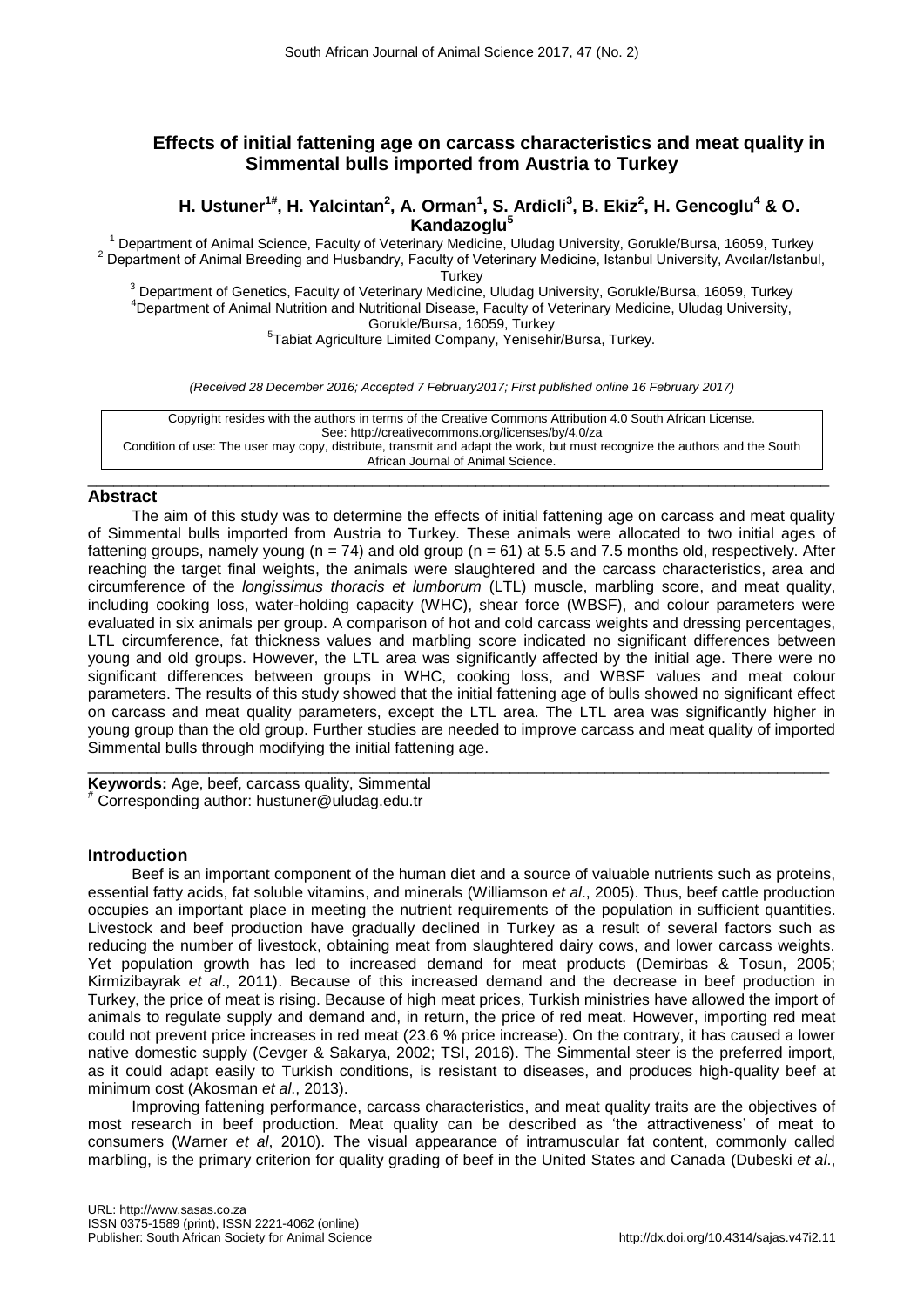1997). Meat quality, which refers to compositional quality and palatability of meat, is also an important criterion that influences the consumer's decision to purchase beef (Sami *et al*., 2004). The major parameters that are considered in the assessment of meat quality are appearance, juiciness, and tenderness (Lawrie & Ledward, 2006). Tenderness has been identified as the most important palatability attribute of meat and the primary determinant of meat quality (Huffman *et al*., 1996).

Many factors affect ruminant carcass and meat quality. They may be divided into two categories: endogenous factors that are linked directly with the animal (breed, age, sex) and exogenous factors (diet, weather, slaughtering procedures, etc.), also called 'environmental factors' (Cross *et al*., 1984; Dannenberger *et al*., 2006).

Carcass and meat quality of beef breeds have been measured and compared in numerous studies. These comparisons have concentrated on the effects of fattening, fattening or slaughter age on carcass and meat quality characteristics (Chambaz *et al*., 2003; Özlütürk *et al*., 2004; Ekiz *et al*., 2005; Ugarković *et al*., 2013; Modika *et al*., 2015). There is limited information about the effect of initial fattening age on carcass, meat quality, and marbling score of imported Simmental bulls in Turkish conditions. The present study was therefore intended to determine the effects of initial fattening age on carcass and meat quality of Simmental bulls.

### **Materials and Methods**

All procedures conducted for this research were done according to worldwide ethical considerations to ensure maximum animal welfare. The research protocol was approved by the Ethics Committee of Uludag University (Approval Number 2012-05/04).

The present study was carried out with Simmental bulls ( $n = 135$ ) in the same commercial farm (Tabiat Agriculture Farm). The cattle were transported from Austria to Tabiat Agricultural Farm/Yenisehir/Bursa (40°15'28.04"N 29°30'50.18"E) in Turkey. The animals were taken to holding paddocks (approximately 60 animals per truck, 1.3–1.5 m<sup>2</sup> space per animal) based on similar live weights ( $\pm$  50 kg) from the same herd. The duration of total transport was approximately 32 hours with an additional 24-hour rest period. After reaching the farm, these animals were allocated to the two initial ages of fattening groups, namely Group 1 (young) at 5.5 months old (n = 74) and Group 2 (older) at 7.5 months old (n =  $61$ ). Both groups had been fattened in the same semi-open barn and feeding conditions in different pens (approximately 20 bulls in a paddock, 10 m<sup>2</sup> per animal). The animals were adapted to rations for about two weeks. All animals were fed *ad libitum* with the same diet (Table 1). The bulls had *ad libitum* access to water during the whole fattening period. Initial bodyweights of the groups were similar (Table 2).

| Ingredient           | Concentration (%) |  |  |  |  |
|----------------------|-------------------|--|--|--|--|
|                      |                   |  |  |  |  |
| Corn silage          | 28                |  |  |  |  |
| Wheat straw          | 27                |  |  |  |  |
| Macaroni pellets     | 12                |  |  |  |  |
| Corn bran            | 11                |  |  |  |  |
| Corn gluten feed     | 10.5              |  |  |  |  |
| Sunflower meal       | 6.5               |  |  |  |  |
| Vitamin and minerals | 5                 |  |  |  |  |

**Table 1** Components of total mix ration

The animals that reached the target slaughter weight (Table 2) at monthly weighings were transported to an abattoir and slaughtered according to standard handling procedures. After being kept for 12 hours in paddocks, deprived of feed, but with full access to water, pre-slaughter live weights were recorded. Carcasses were weighed and chilled for 24 hours at 5 ºC and weighed again. Carcass and meat quality characteristics were evaluated using six randomly selected animals per group.

Meat quality characteristics were evaluated in samples of LTL, which were taken from the region of the 9<sup>th</sup> and10<sup>th</sup> ribs at 24 hours post mortem. Samples were stored in refrigerators at 4 °C until the next analysis. The LTL area and fat thickness were measured by planimeter (Ushikata 380d III, X Plan, Tokyo-Japan).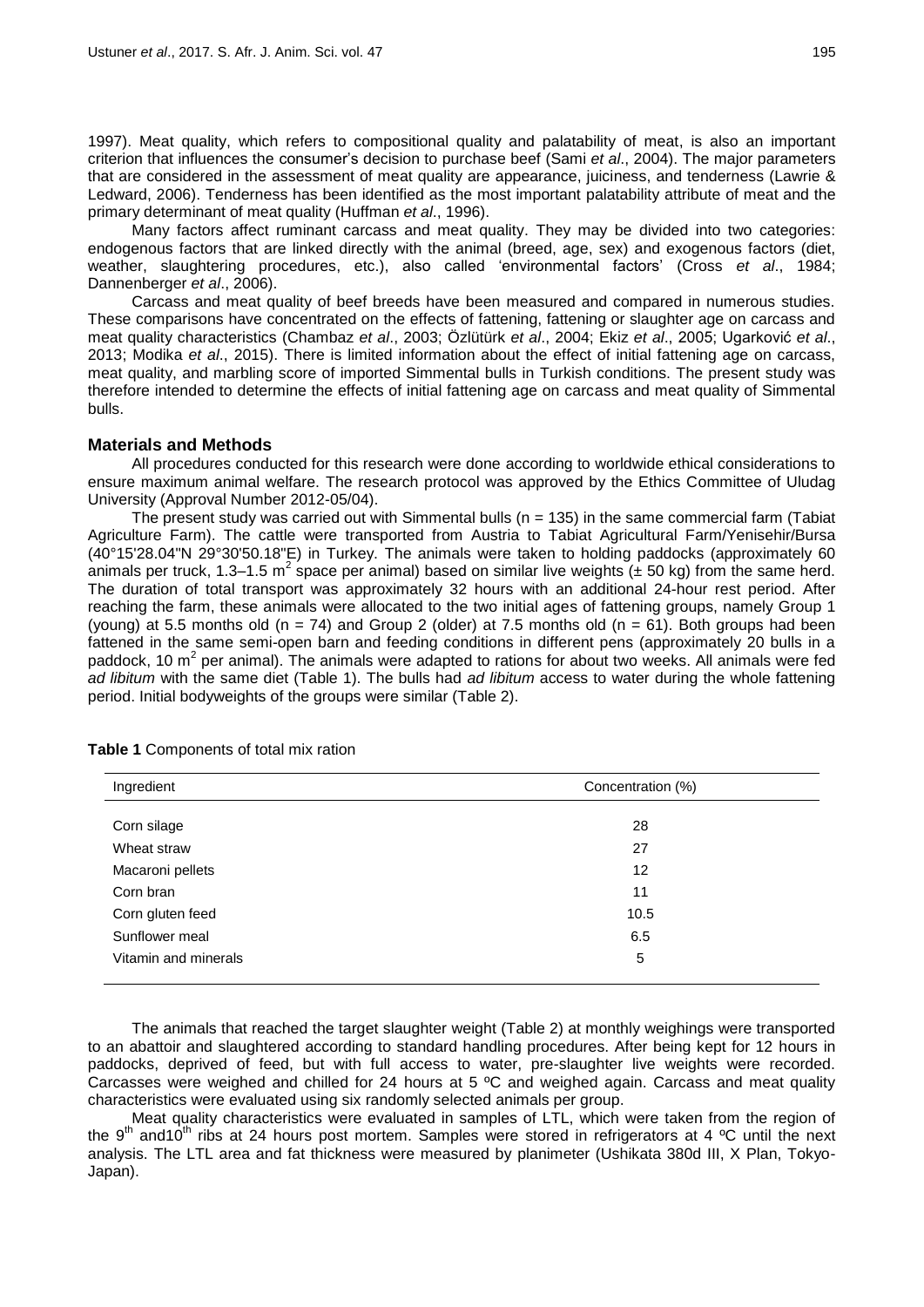The level of marbling in the present study was evaluated by looking at the prevalence of fat droplets on the cross-section surface of LTL. Marbling scores were evaluated by comparing them with photographic templates according to USDA standards. Marbling scores were described from least to most as follows: practically devoid (1), traces (2), slight (3), small (4), modest (5), moderate (6), slightly abundant (7), moderately abundant (8), and abundant (9).

To assess meat quality characteristics, 9-cm thick steaks (3.5 cm for cooking loss and Warner– Bratzler shear force, 3 cm for colour and 2.5 for WHC) were taken from the LTL. These samples were packaged in vacuum bags and then kept at 4 °C for seven days before testing.

The WHC (%) was measured with the modified Grau and Hamm method described by Beriain *et al.* (2000). To determine cooking loss, meat samples were first weighed, and then cooked in a water bath at 80 °C for 45 min, as described by Honikel (1998). Cooking loss (%) was estimated by means of percentage weight loss of the cooked sample compared with initial sample weight. After the measurement of cooking loss, cooked samples were used to determine the shear force. The procedure described by Ekiz *et al*. (2012) was used to prepare samples for shear force analysis. Briefly, six sub-samples, cut parallel to the muscle fibres and with a cross-section of 1 x 1 cm, were removed from each cooked sample. An Instron Universal Testing Machine (Model 3343, Norwood, MA, USA) equipped with Warner–Bratzler shear force (WBSF) apparatus was used to determine shear force values. The crosshead speed was 150 mm/min and the force applied to the meat was set to 50 kg. An average of the values for four sub-samples was accepted as the WBSF value for that sample.

Meat colour was measured at 0 hours, 1 hour, 24 hours and 7 days after storage on the cut surface of 2.5-cm thick samples from a fat-free area. During the storage period, samples were kept at 4 °C in a polystyrene tray wrapped with oxygen-permeable PVC film to allow blooming. Nine colour measurements were performed on each sample. The colour coordinate value was determined by calculating the average of those nine measurements. Colour was evaluated with the CIELAB colour space system. L\* (lightness), a\* (redness) and b\* (yellowness) values were obtained with a Minolta CR 400 colorimeter (Minolta Camera Co., Osaka, Japan), with an 8 mm aperture size, 2 ° observation angle and the illuminant D65 as the light source.

The Shapiro-Wilk (SW) test was performed to evaluate the normality of the data. The parametric analysis for initial and final weights and age was carried out by the T test. Data were expressed as means and standard errors. In addition, carcass and meat quality characteristics were compared by the Mann-Whitney U test for the evaluation of non-parametric distribution in the mentioned traits. Data were expressed as median with minimum and maximum values. Differences were considered significant at a probability level of *P* <0.05 in all analyses. Statistical analyses were performed using SPSS software (SPSS 20.0).

### **Results**

The mean initial and final ages and weights of young and old groups are presented in Table 2. Differences between groups in terms of initial and final ages were significant (*P* <0.01). Initial and final weights of the young group were not statistically different from those of the old group (*P* >0.05).

| Parameters          | Young Group ( $n = 74$ ) |           | Old Group $(n = 61)$ |           |              |
|---------------------|--------------------------|-----------|----------------------|-----------|--------------|
|                     | Mean                     | <b>SE</b> | Mean                 | <b>SE</b> | Significance |
| Initial weight (kg) | 220.75                   | 8.67      | 222.75               | 8.84      | ΝS           |
| Final weight (kg)   | 615.83                   | 7.16      | 615.58               | 3.92      | ΝS           |
| Initial age (day)   | $167.58^{a}$             | 5.45      | $224.26^{b}$         | 6.37      | $***$        |
| Final age (day)     | $433.33^{a}$             | 4.59      | 490.00 <sup>b</sup>  | 8.65      | $***$        |
|                     |                          |           |                      |           |              |

**Table 2** Means and standard errors of live weights, initial and final age of experimental groups

<sup>SE</sup> Standard error; <sup>NS</sup> Not significant ( $P > 0.05$ ); <sup>a,b</sup> Row means with different superscripts differ significantly (\*\*  $P < 0.01$ )

Descriptive statistics of carcass characteristics for young and old groups are given in Table 3. There were no significant differences between young and old groups regarding to the weights of hot and cold carcass (kg), hot and cold dressing percentages (%), LTL circumference (cm), fat thickness (mm) values, and marbling score. However, the LTL area (cm<sup>2</sup>) was significantly affected by the initial age (P < 0.05).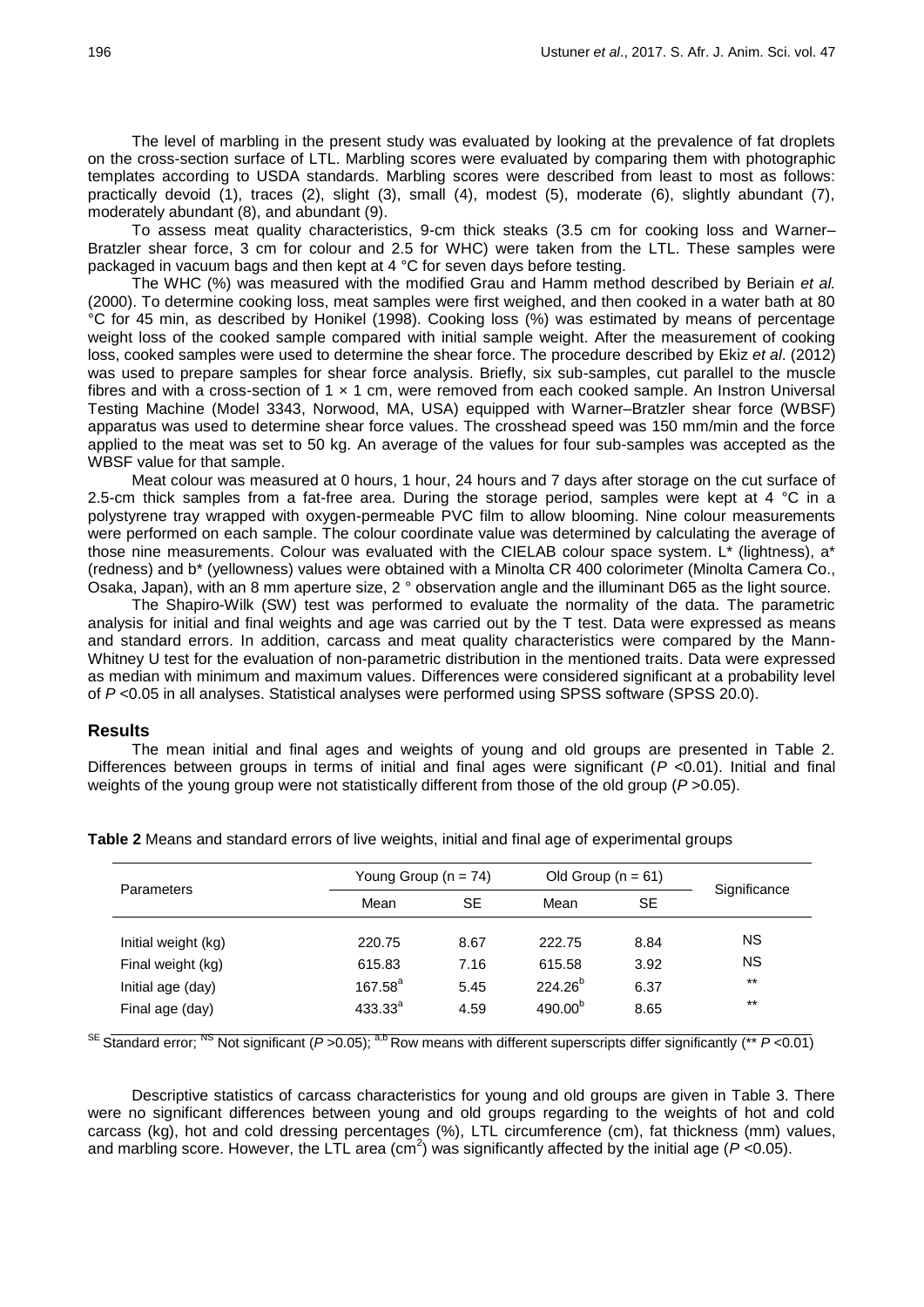|                              | Young Group ( $n = 74$ ) |        |        | Old Group ( $n = 61$ ) |        |        |              |
|------------------------------|--------------------------|--------|--------|------------------------|--------|--------|--------------|
| Parameters                   | Median                   | Max    | Min    | Median                 | Max    | Min    | Significance |
| Hot carcass weight (kg)      | 344.50                   | 353.00 | 334.00 | 337.50                 | 352.00 | 330.00 | <b>NS</b>    |
| Cold carcass weight (kg)     | 338.75                   | 347.50 | 329.00 | 332.50                 | 346.50 | 324.50 | <b>NS</b>    |
| Hot dressing percentage (%)  | 56.50                    | 57.00  | 54.00  | 55.50                  | 57.00  | 53.00  | <b>NS</b>    |
| Cold dressing percentage (%) | 55.38                    | 56.05  | 53.02  | 54.67                  | 55.89  | 51.92  | <b>NS</b>    |
| LTL area $(cm2)$             | $124.43^a$               | 146.40 | 109.73 | 110.69 <sup>b</sup>    | 114.27 | 85.35  | $\star$      |
| LTL circumference (cm)       | 54.35                    | 59.74  | 44.98  | 47.23                  | 51.80  | 44.58  | <b>NS</b>    |
| Fat thickness (mm)           | 0.36                     | 0.45   | 0.24   | 0.36                   | 0.87   | 0.22   | <b>NS</b>    |
| Marbling score               | 2.00                     | 1.00   | 2.00   | 2.00                   | 3.00   | 2.00   | <b>NS</b>    |

#### **Table 3** Descriptive statistics of carcass characteristics of experimental groups

Not significant ( $P > 0.05$ ); LTL: *longissimus thoracis et lumborum*;

 $a, b$  Row values with different superscripts differ significantly (\*  $P$  < 0.05)

There was no significant difference between young and older groups in terms of WHC, cooking loss and WBSF value (Table 4).

**Table 4** Descriptive statistics of cooking loss, water holding capacity and Warner-Bratzler shear force values of *longissimus thoracis et lumborum*

|                | Young group (n = 74) |       |       | Old group $(n = 61)$ |       |       |              |
|----------------|----------------------|-------|-------|----------------------|-------|-------|--------------|
| Parameters     | Median               | Max   | Min   | Median               | Max   | Min   | Significance |
| CL (%)         | 31.57                | 33.55 | 20.18 | 33.88                | 35.31 | 29.42 | ΝS           |
| <b>WHC (%)</b> | 8.01                 | 9.42  | 6.15  | 9.52                 | 12.00 | 6.41  | <b>NS</b>    |
| WBSF (kg)      | 7.53                 | 10.76 | 4.17  | 7.13                 | 9.60  | 5.29  | ΝS           |

<sup>CL</sup> Cooking loss: <sup>WHC</sup> Water holding capacity: <sup>WBSF</sup> Warner-Bratzler shear force

NS Not significant (*P* >0.05)

Descriptive statistics of meat colour characteristics of LTL are presented in Table 5. No differences were observed in terms of meat lightness (L\*), redness (a\*) and yellowness (b\*) values for the two groups at 0 hours, 1 hour, 24 hours and 7 days after cutting (*P* >0.05).

### **Discussion**

Optimum slaughter age to achieve maximum net return and improved meat quality may differ depending on breed, castration age, gender, nutrition, and genetics, along with economic factors such as feed costs and carcass prices (Pyatt *et al*., 2005; Marti *et al*., 2013). Hence, an adequate evaluation of fattening performance in different cattle breeds may be a crucial point for beef production. Accordingly, in the current study, the effects of initial weight on carcass and meat quality traits were evaluated.

Carcass characteristics of beef cattle vary due to the genetic background, age and sex of the animal, and nutritional and environmental effects (Cross *et al*., 1984; Dannenberger *et al*., 2006). The results for the carcass weight (kg) and dressing percentage (%) were in accordance with the results reported by Chambaz *et al*. (2003), Sochor *et al*. (2005) and Schmutz *et al*. (2014) for Simmental bulls.

Litwińczuk *et al*. (2006) reported that dressing percentage rose with increasing slaughter weights of bulls. In the current study, there was no significant difference between groups in terms of hot and cold dressing percentage, probably because of similar slaughter weights in young and old groups.

The LTL area increases in parallel with slaughtering at a higher age (Sami *et al*., 2004). In contrast to Sami *et al*. (2004), the LTL area of the young group was higher (*P* <0.05) than the old group, but the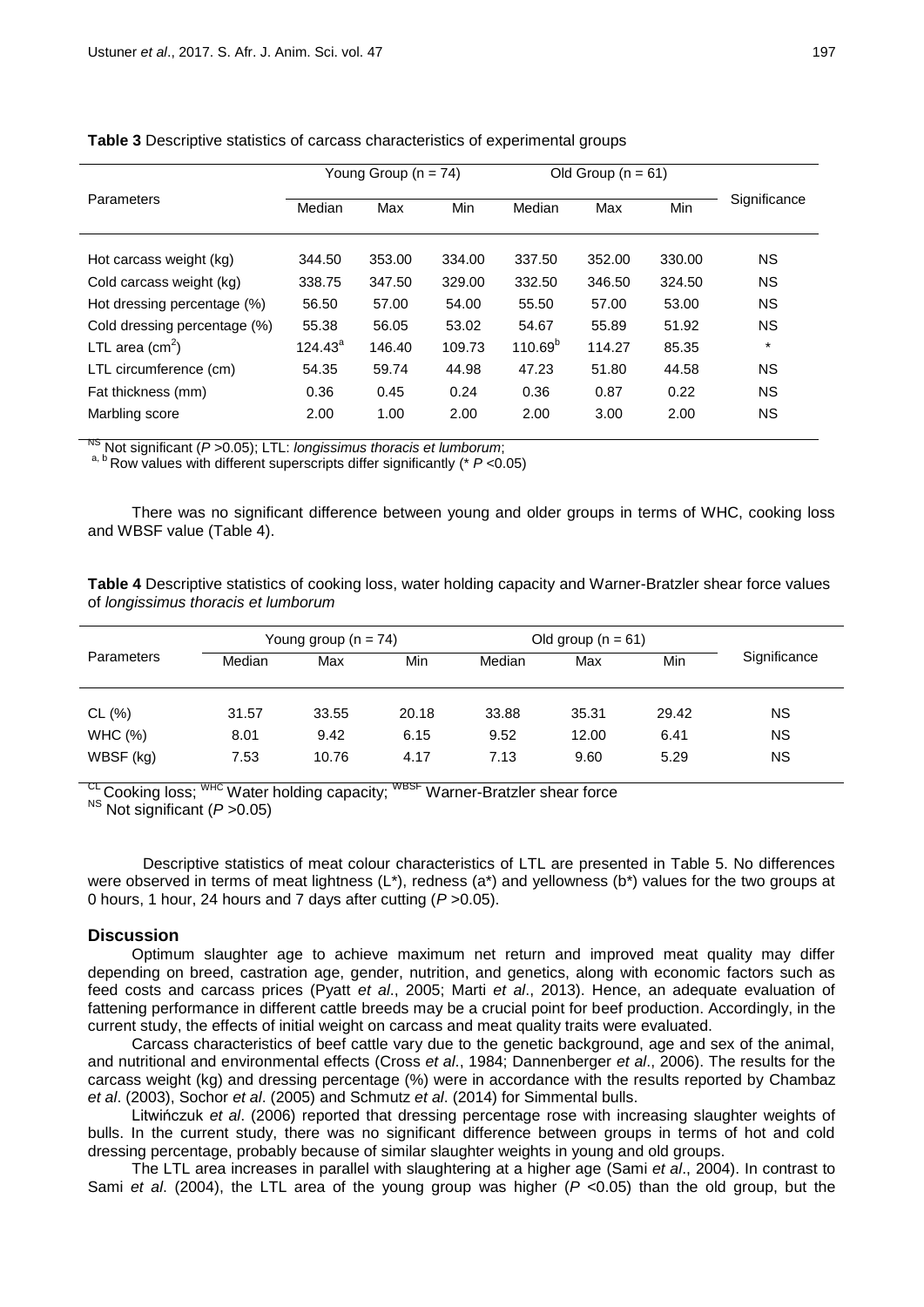difference between groups in terms of LTL circumference was not significant (*P* >0.05) in the current study. Crouse *et al*. (1986) noted that increased slaughter weight causes an increase in the LTL area. The existence of contrary results revealed in the present study might be caused by the genetic background of the animals. Thus, carcass traits, such as the LTL area, are under the control of the polygenic inheritance (Warner *et al*., 2010). However, more studies should be carried out to confirm the present results in larger Simmental populations. The LTL area values obtained in the study were similar with those reported by Arevalo-Turrubiarte *et al*. (2012), but higher than Sami *et al*. (2004) and Ozluturk *et al*. (2004).

|                               |         | Young group ( $n = 74$ ) |         |         | Old group $(n = 61)$ |         |              |  |
|-------------------------------|---------|--------------------------|---------|---------|----------------------|---------|--------------|--|
| Parameters                    | Median  | Max                      | Min     | Median  | Max                  | Min     | Significance |  |
|                               |         |                          |         |         |                      |         |              |  |
| Colour parameters at 0 hours  |         |                          |         |         |                      |         |              |  |
| $(L^*)^{0 h}$                 | 35.28   | 38.31                    | 30.28   | 33.23   | 36.14                | 30.58   | <b>NS</b>    |  |
| $(a^*)^{0 h}$                 | 15.47   | 19.99                    | 13.78   | 16.57   | 18.81                | 15.53   | <b>NS</b>    |  |
| $(b^*)^{0 h}$                 | $-0.46$ | 1.54                     | $-2.46$ | $-0.98$ | 0.59                 | $-1.84$ | <b>NS</b>    |  |
| Colour parameters at 1 hour   |         |                          |         |         |                      |         |              |  |
| $(L^*)^{1 h}$                 | 35.80   | 39.56                    | 30.84   | 34.15   | 36.33                | 31.32   | <b>NS</b>    |  |
| $(a^*)^{1 h}$                 | 18.66   | 23.76                    | 16.09   | 20.30   | 23.75                | 17.78   | <b>NS</b>    |  |
| $(b^*)^{1 h}$                 | 4.09    | 7.03                     | 0.58    | 3.76    | 5.66                 | 2.74    | <b>NS</b>    |  |
| Colour parameters at 24 hours |         |                          |         |         |                      |         |              |  |
| $(L^*)^{24 h}$                | 37.01   | 42.41                    | 33.09   | 36.29   | 39.39                | 32.91   | NS.          |  |
| $(a^*)^{24 h}$                | 22.29   | 24.87                    | 17.05   | 22.96   | 27.14                | 21.32   | <b>NS</b>    |  |
| $(b^*)^{24 h}$                | 6.64    | 8.78                     | 3.41    | 6.70    | 8.12                 | 5.03    | <b>NS</b>    |  |
| Colour parameters at 7 days   |         |                          |         |         |                      |         |              |  |
| $(L^{*})^{7d}$                | 34.31   | 39.87                    | 27.70   | 33.61   | 35.72                | 28.44   | <b>NS</b>    |  |
| $(a^*)^{7d}$                  | 15.92   | 17.65                    | 13.39   | 16.13   | 23.02                | 14.36   | <b>NS</b>    |  |
| $(b^*)^{7d}$                  | 4.19    | 5.81                     | 1.39    | 4.10    | 4.58                 | 2.88    | <b>NS</b>    |  |
|                               |         |                          |         |         |                      |         |              |  |

**Table 5** Descriptive statistics of meat colour characteristics of *longissimus thoracis et lumborum* muscles

<sup>NS</sup> Not significant (*P* > 0.05); L<sup>\*</sup> (lightness), a<sup>\*</sup> (redness), b<sup>\*</sup> (yellowness): meat colour parameters

Fatness level and carcass composition of various species might differ because of carcass weight and slaughter age. As animals become older, the proportion of fat in their carcasses increases and the proportion of muscles and bones decreases (Crouse *et al*., 1986; Irshad *et al*., 2013). In contrast to these reports, subcutaneous fat thickness was similar in carcasses from both young and old groups in the current study. Ugarković *et al*. (2013) reported that slaughter age (14 months and 19 months) had no significant effect on thickness of subcutaneous fat. Fat thickness (6.42 mm) was measured in Simmental beef bulls slaughtered at 15 months of age in the study performed by Ozluturk *et al*. (2004) had higher values than that of the old group (16.3 month–4.60 mm) in the current study.

Jennings *et al*. (1978) reported that increases in marbling above modest (score 5) were associated with improvements in tenderness, while the opposite was true of marbling scores of slight (3) and below. In this study, marbling scores seemed to be low for both groups of Simmental bulls. Accordingly, increased shear force values were observed. The distribution of intra-muscular fat and connective tissue affects the tenderness and marbling (Oliveira *et al*., 2011). Therefore, the findings of the current study indicated that the marbling level obtained for both groups (about 2 traces) might have resulted in tough meat.

The WHC is defined as the ability of meat to retain water during the application of external forces, such as cutting, heating, grinding and pressing (Zhang *et al*., 2005). It can be influenced by various, factors such as post-mortem glycolysis, rate of carcass temperature (Oliveira *et al*., 2011), and carcass fatness level (Lawrie & Ledward, 2006). Meat WHC increases with intramuscular fat content, probably because the fat loosens up the myofibril microstructure, which allows more water to be entrapped (Lawrie & Ledward, 2006). The non-significant difference between young and old groups in the current study might be related to similar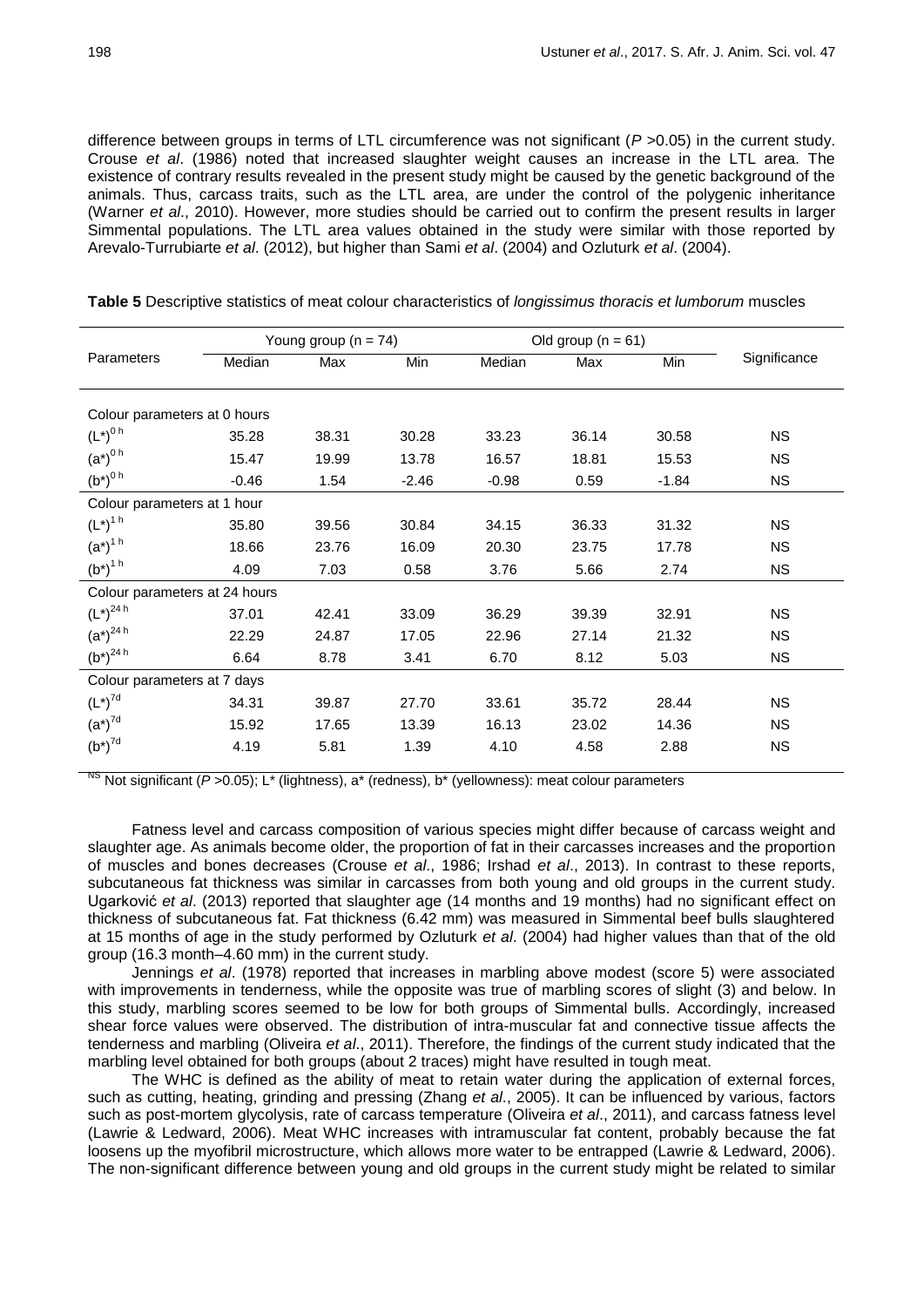fatness levels (carcass fat thickness and marbling score) of the groups. The WHC values obtained in the present study were similar to those of values reported by Teke *et al*. (2014) for Simmental bulls.

High quality meat loses less water during cooking (Lawrie & Ledward, 2006). No differences in cooking loss were found between the young and old groups, but the young group lost 3.3% less water than the older group. The cooking loss values in this study were consistent with those reported by Sochor *et al*. (2005), Crouse *et al*. (1986), and Oliveira *et al*. (2011), but higher than those reported by Chambaz *et al*. (2003) and Schmutz *et al*. (2014). The variation in cooking loss from various reports could be attributed to the different durations and temperature of cooking and the type of muscle (Simela, 2005).

Oliveira *et al*. (2011) and Frylinck *et al.* (2015) indicated that beef from younger groups presents less tenderness owing to lower levels of intra-muscular fat and greater amounts of connective tissue. However, in the current study, the WBSF values of the young and old groups were similar, which might be attributed to similar fatness level in the two groups. Revilla & Vivar-Quintana (2006) reported that WBSF values ranging between 2.67 and 7.31 kg for Limousin and Charolais young bulls and heifers were acceptable by consumers. Shear force values for young and old groups in the current study were similar to results reported by Revilla & Vivar-Quintana (2006). Therefore, the meat of young and old groups might be considered to be within the acceptable range in terms of tenderness.

Meat colour is one of the most important factors that affect consumers' acceptance, purchasing decisions, and satisfaction of meat products (Muchenje *et al*., 2009). In this study, initial ages of the animals did not affect the lightness (L\*), redness (a\*) or yellowness (b\*) values measured at 0 hours, 1 hour, 24 hours and 7 days after cutting ( $P > 0.05$ ). The results of the current study were in agreement with the findings of Marenčić *et al*. (2012), who reported that slaughter age (13 to 14 months and 17 to 18 months) did not affect the L\*, a\* and b\* values at 24 hours after cutting in Simmental bulls. Consumers appear to prefer beef that is neither extremely pale nor dark, with a range of values between 34 and 40 being considered normal (Ender & Augustini, 1998). L\* values of young and old groups were consistent with this data up to 24 hours but slightly decreased after the seventh day. Pigment concentration of diet, slaughter weight, fatness level of carcass (Beriain *et al*., 2000) and level of pre-slaughter stress (Teke *et al*., 2014) might influence the meat colour characteristics. Hence, these factors might be reasons for the similar colour values of young and old groups in the current study.

#### **Conclusion**

This study focused on the effects of the initial fattening age on carcass and meat quality of Simmental bulls. The present results showed that although initial fattening age of Simmental bulls showed no significant effect on most of the carcass and meat quality parameters, the LTL area of the young group was significantly higher than the old group. Further studies are needed to improve the carcass and meat quality of imported Simmental bulls, which are well adapted to conditions in Turkey, through modifying the initial fattening age or diet.

#### **Acknowledgments**

This work was supported by Uludag University Scientific Research Projects Unit (BAP) (Grant No: OUAP-V 2013/15). The authors gratefully thank Tabiat Agriculture Farm (Bursa) and Prof. Dr. Hasan Baspınar for their assistance.

#### **Authors' Contributions**

HU conducted the research and was responsible for drafting and submitting the manuscript. HY, SA, BE critically analysed and interpreted results and assisted in the revision of the original and revised manuscripts. AO was responsible for statistical analyses and HG, together with OK, assisted in animal husbandry.

#### **Conflict of Interest Declaration**

There are no conflicts of interest.

#### **References**

Akosman, M., Lenger, Ö. & Demirel, H., 2013. Morphological, stereological & histometrical assessment of the testicular parameters between Holstein and Simmental Bulls. Int. J. Morphol. 31, 1076-1080.

Arevalo-Turrubiarte, M., Gonzalez-Davalos, L., Yabuta, A., Garza, J., Davalos, J., Mora, O. & Shimada, A., 2012. Effect of 2, 4-thiazolidinedione on limousin cattle growth and on muscle and adipose tissue metabolism. PPAR Res. 2012, 1-8.

Beriain, M., Horcada, A., Purroy, A., Lizaso, G., Chasco, J. & Mendizabal, J., 2000. Characteristics of Lacha and Rasa Aragonesa lambs slaughtered at three live weights. J. Anim Sci. 78, 3070-3077.

Cevger, Y. & Sakarya, E., 2002. Meat prices and factors affecting them in Turkey. Turk. J. Vet. Anim. Sci. 30, 1-6.

Chambaz, A., Scheeder, M., Kreuzer, M. & Dufey, P.A., 2003. Meat quality of Angus, Simmental, Charolais and Limousin steers compared at the same intramuscular fat content. Meat Sci. 63, 491-500.

Cross, H., Crouse, J. & MacNeil, M., 1984. Influence of breed, sex, age and electrical stimulation on carcass and palatability traits of three bovine muscles. J. Anim Sci. 58, 1358-1365.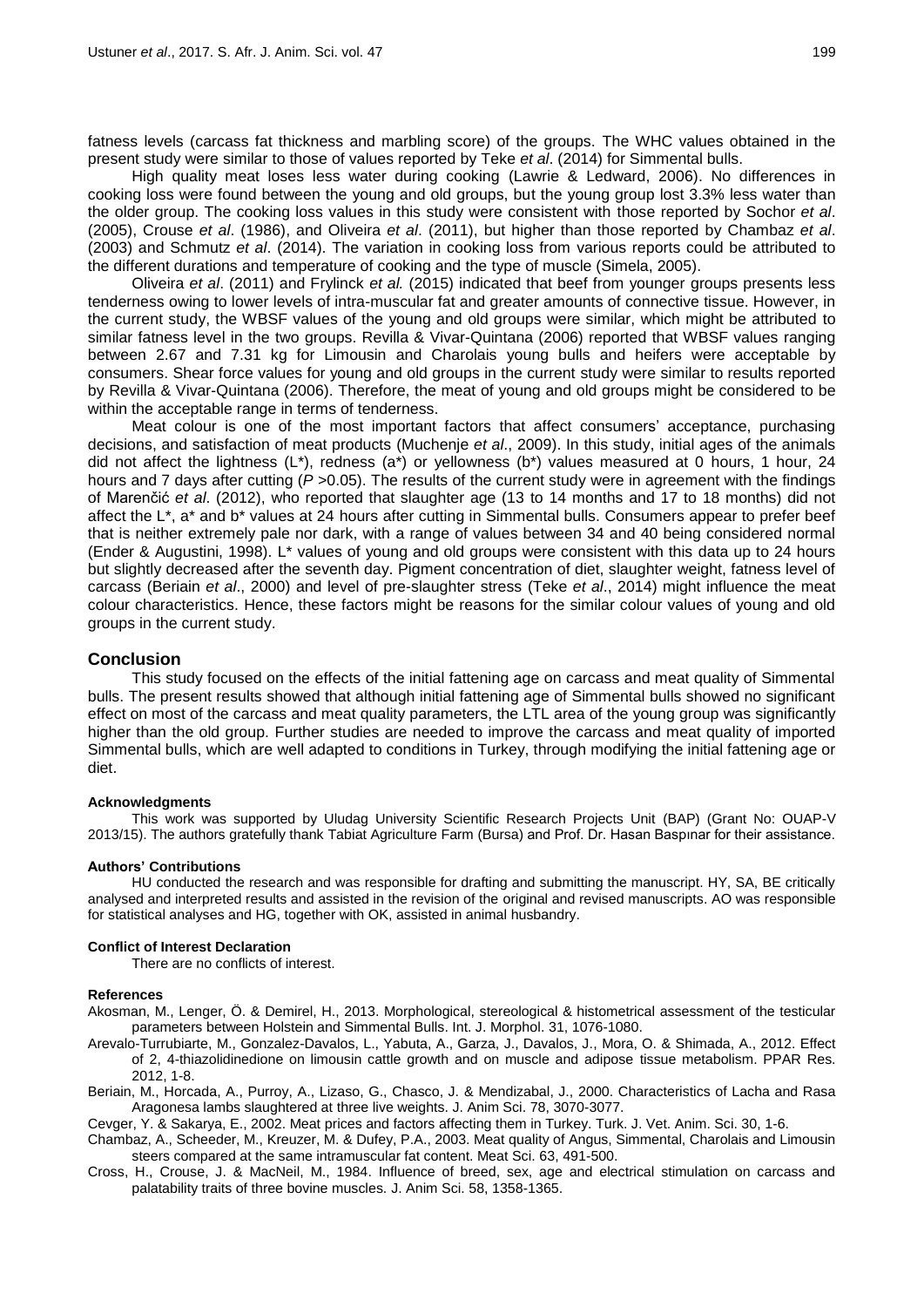Crouse, J. D., Calkins, C. R. & Seideman, S. C., 1986. The effects of rate of change in body weight on tissue development and meat quality of youthful bulls. J. Anim Sci. 63, 1824-1829.

Dannenberger, D., Nuernberg, K., Nuernberg, G. & Ender, K., 2006. Carcass-and meat quality of pasture vs concentrate fed German Simmental and German Holstein bulls. Arch. Anim. Breed. 49, 315.

Demirbaş, N. & Tosun, D., 2005. Türkiye'de tarımın sanayi ile entegrasyonu, ortaya çıkan sorunlar ve çözüm önerileri. ADÜ Ziraat Fak. Derg. 2, 27-34 (In Turkish).

Dubeski, P., Aalhus, J., Jones, S., Robertson, W. & Dyck, R., 1997. Meat quality of heifers fattened to heavy weights to enhance marbling. Can. J. Anim Sci. 77, 635-643.

- Ekiz, B., Ekiz, E. E., Kocak, O., Yalcintan, H. & Yilmaz, A., 2012. Effect of pre-slaughter management regarding transportation and time in lairage on certain stress parameters, carcass and meat quality characteristics in Kivircik lambs. Meat Sci. 90, 967-976.Ender, K. & Augustini, C., 1998. Qualität von Fleisch und Fleischwaren. Deutscher Fachverlag Frankfurt am Main, 165-203.
- Ekiz, B., Kocak, O. & Yilmaz, A., 2005. Certain fattening and slaughter characteristics of Holstein, Brown Swiss and Simmental young bulls in the southeastern Anatolian region of Turkey. Bulg. J. Agric. Sci. 11, 199-206.
- Frylinck, L., O'Neil, A., du Toit, E., Strydom, P.E. & Webb, E.C., 2015. The beef tenderness model. S. Afr. J. Anim. Sci. 45 (3), 234-248.

Honikel, K. O., 1998. Reference methods for the assessment of physical characteristics of meat. Meat Sci. 49, 447-457.

Huffman, K.L., Miller, M.F., Hoover, L.C., Wu, C.K., Brittin, H.C. & Ramsey, C.B., 1996. Effect of beef tenderness on consumer satisfaction with steaks consumed in the home and restaurant. J. Anim. Sci. 74, 91-97.

Irshad, A., Kandeepan, G., Kumar, S., Ashish, K., Vishnuraj, M. & Shukla, V., 2013. Factors influencing carcass composition of livestock: A review. J. Anim. Prod. Adv. 3, 177-186.

- Jennings, T., Berry, B. & Joseph, A., 1978. Influence of fat thickness, marbling and length of aging on beef palatability and shelf-life characteristics. J. Anim Sci. 46, 658-665.
- Kirmizibayrak, T., Önk, K., Ekiz, B., Yalçintan, H., Yilmaz, A., Yazici, K. & Altinel, A., 2011. Efects of age and sex on meat quality of Turkish native geese raised under a free-range system. Kafkas Univ. Vet. Fak. Derg. 17, 817-823.

Lawrie, R. & Ledward, D., 2006. Lawrie's meat science. Woodhead, Cambridge, England. 336 pp.

- Litwińczuk, Z., Barlowska, J., Florek, M. & Tabala, K., 2006. Slaughter value of heifers, cows and young bulls from commercial beef production in the central eastern region of Poland. Anim. Sci. Pap. Rep. 24, 187-194.
- Marti, S., Realini, C.E., Bach, A., Perez-Juan, M. & Devant, M., 2013. Effect of castration and slaughter age on performance, carcass, and meat quality traits of Holstein calves fed a high-concentrate diet. J. Anim Sci. 91, 1129-1140.
- Marenčić, D., Ivanković, A., Pintić, V., Kelava, N. & Jakopović, T., 2012. Effect of slaughter age on meat quality of Simmental bulls and heifers. In Proceedings. 47th Croatian and 7th International Symposium on Agriculture. Opatija. Croatia, 13–17 February, vol 718, pp. 721.
- Muchenje, V., Dzama, K., Chimonyo, M., Strydom, P., Hugo, A. & Raats, J., 2009. Some biochemical aspects pertaining to beef eating quality and consumer health: A review. Food Chem. 112, 279-289.
- Modika, K.Y., Frylinck, L., Moloto, K.W., Strydom, P.E., Heinze, P.H. & Webb, E.C., 2015. Visual evaluation of beef tenderness by using surface structural observations and its relationship to meat colour. S. Afr. J. Anim. Sci.45 (3), 255-262.
- Oliveira, I. M. d., Paulino, P. V. R., Marcondes, M. I., Valadares Filho, S. d. C., Cavali, J., Prados, L. F., Duarte, M. d. S. & Detmann, E., 2011. Beef quality traits of Nellore, F1 Simmental× Nellore and F1 Angus× Nellore steers fed at the maintenance level or ad libitum with two concentrate levels in the diet. Rev. Bras. Zootecn. 40, 2894-2902.
- Özlütürk, A., Tüzemen, N., Yanar, M., Esenbuga, N. & Dursun, E., 2004. Fattening performance, carcass traits and meat quality characteristics of calves sired by Charolais, Simmental and Eastern Anatolian Red sires mated to Eastern Anatolian Red dams. Meat Sci. 67, 463-470.
- Pyatt, N. A., Berger, L. L., Faulkner, D. B., Walker, P. M. & Rodriguez-Zas, S. L., 2005. Factors affecting carcass values and profitability in early-weaned Simmental steers: II. Days on feed endpoints and sorting strategies. J. Anim. Sci. 83, 2926–2937.
- Revilla, I. & Vivar-Quintana, A., 2006. Effect of breed and ageing time on meat quality and sensory attributes of veal calves of the Ternera de Aliste quality label. Meat Sci. 73, 189-195.
- Sami, A., Augustini, C. & Schwarz, F., 2004. Effects of feeding intensity and time on feed on performance, carcass characteristics and meat quality of Simmental bulls. Meat Sci. 67, 195-201.
- Schmutz, M., Weindl, P., Carrasco, S., Bellof, G. & Schmidt, E., 2014. The effects of breed, grazing system and concentrate supplementation on the fatty acid profile of the musculus longissimus dorsi and the kidney fat of steers. Arch. Tierz. 57, 1-16.
- Simela, L., 2005. Meat characteristics and acceptability of chevon from South African indigenous goats (PhD thesis), Faculty of Natural & Agricultural Sciences, University of Pretoria, South Africa.

Sochor, J., Simeonovová, J., Šubrt, J. & Buchar, J., 2005. Effect of selected fattening performance and carcass value traits on textural properties of beef. Czech J. Anim. Sci. 50, 81-88.

Teke, B., Akdag, F., Ekiz, B. & Ugurlu, M., 2014. Effects of different lairage times after long distance transportation on carcass and meat quality characteristics of Hungarian Simmental bulls. Meat Sci. 96, 224-229.

Turkish Statistical Institute (TSI), 2016. Annual Statistics, 51, April 21, Ankara.

Ugarković, N. K., Ivanković, A. & Konjačić, M., 2013. Effect of breed and age on beef carcass quality, fatness and fatty acid composition. Arch. Tierz. 97, 958-970.

Warner, R.D., Greenwood, P.L., Pethick, D.W. & Ferguson, D.M., 2010. Genetic and environmental effects on meat quality. Meat Sci. 86 (1), 171-183.